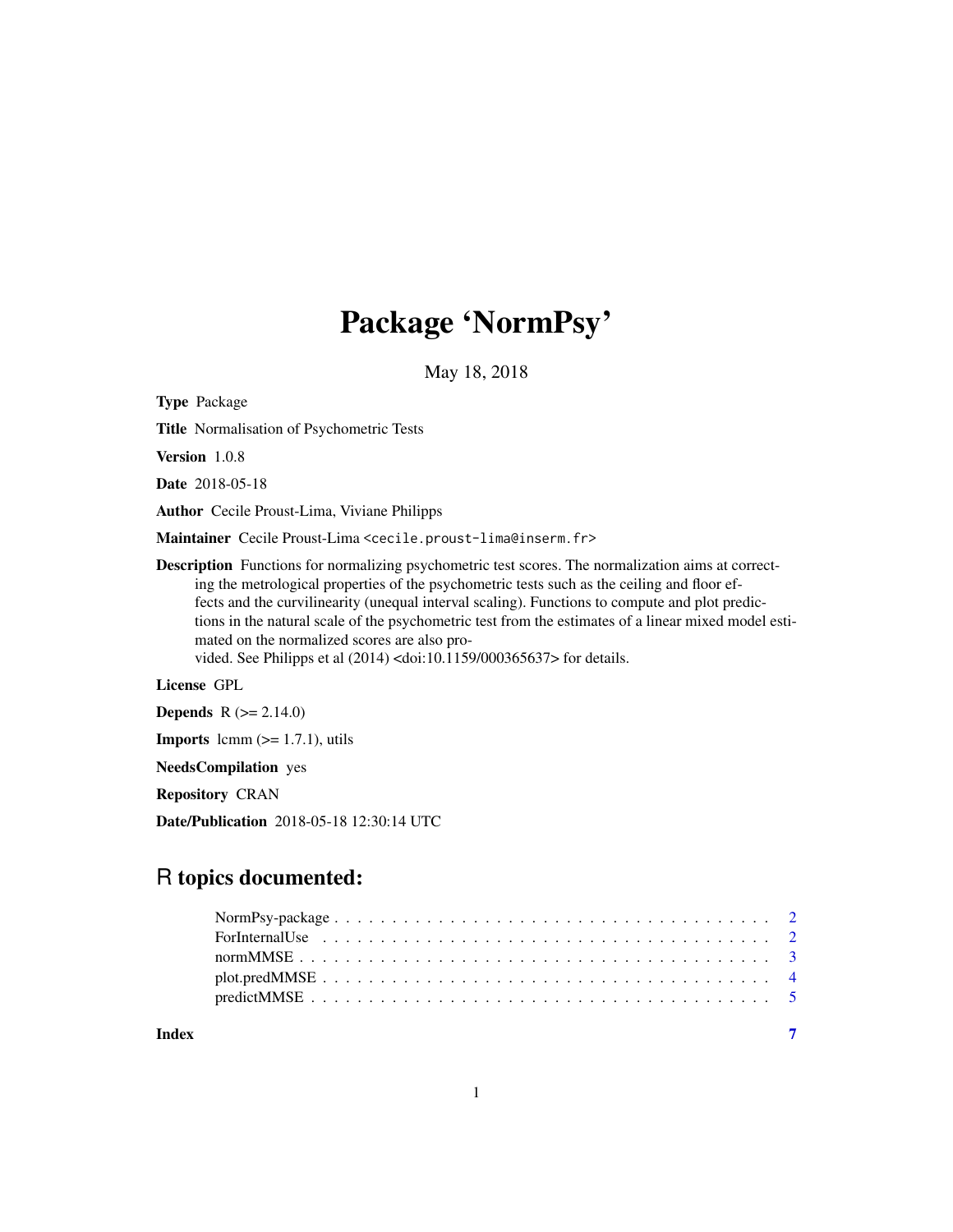#### Description

Functions for normalizing psychometric test scores. The normalization aims at correcting the metrological properties of the psychometric tests such as the ceiling and floor effects and the curvilinearity (unequal interval scaling). Functions to compute and plot predictions in the natural scale of the psychometric test from the estimates of a linear mixed model estimated on the normalized scores are also provided. See Philipps et al (2014) <doi:10.1159/000365637> for details.

#### Details

|                | Package: NormPsy                                            |
|----------------|-------------------------------------------------------------|
| Type: Package  |                                                             |
| Version: 1.0.8 |                                                             |
|                | Date: 2018-05-18                                            |
| License:       | GPL.                                                        |
| Built:         | R 3.4.4; x86_64-pc-linux-gnu; 2018-05-18 10:54:06 UTC; unix |

#### Index:

| C_backtransformation | For internal use only                         |
|----------------------|-----------------------------------------------|
| NormPsy-package      | Normalisation of Psychometric Tests           |
| normMMSE             | Normalized scores for the Mini Mental State   |
|                      | Examination (MMSE)                            |
| plot.predMMSE        | Plot of predicted scores in the natural scale |
|                      | of the psychometric test                      |
| predictMMSE          | Prediction of MMSE scores in their natural    |
|                      | scale.                                        |

#### Author(s)

Cecile Proust-Lima, Viviane Philipps

Maintainer: Cecile Proust-Lima <cecile.proust-lima@inserm.fr>

ForInternalUse *For internal use only ...*

#### Description

For internal use only ...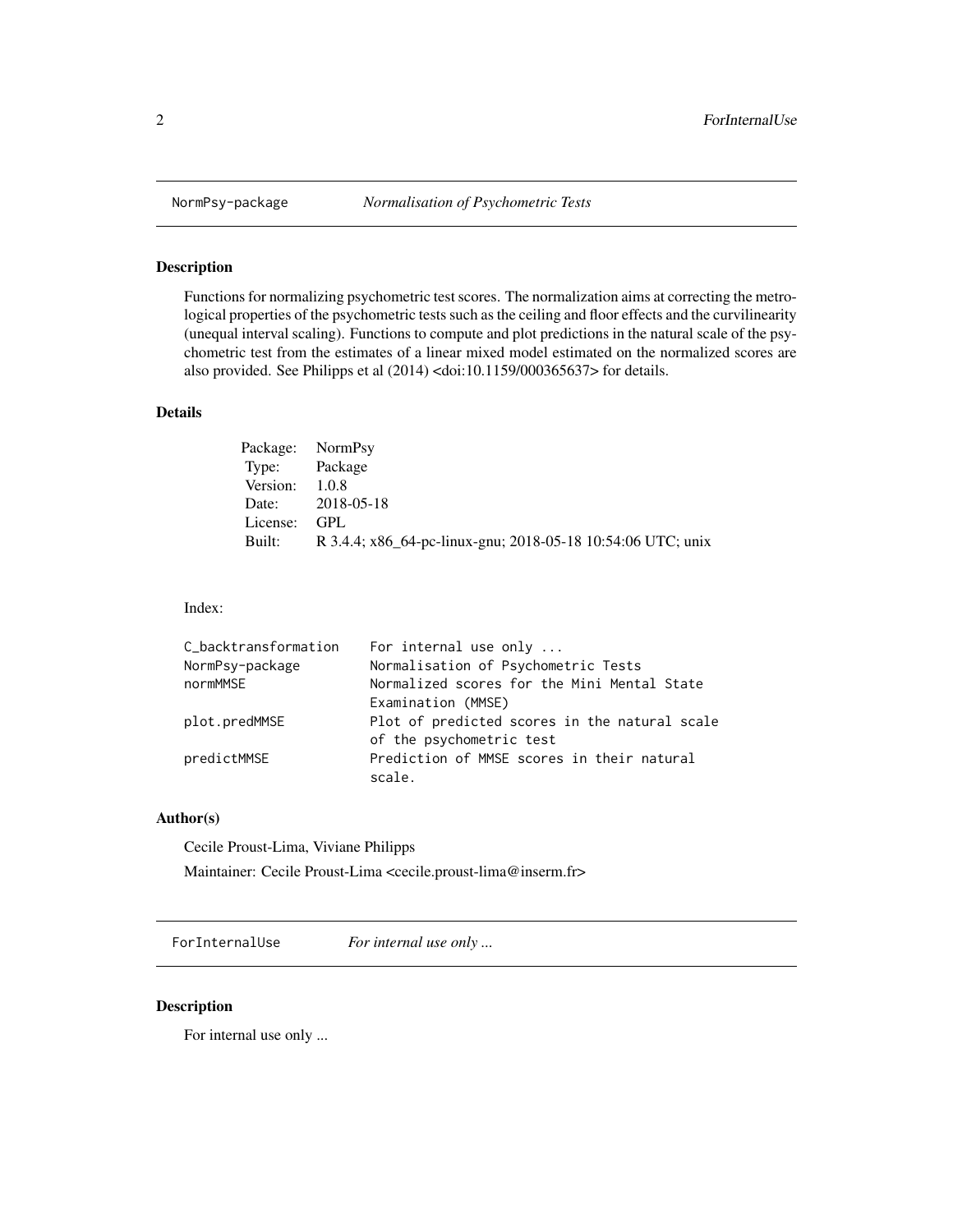#### Description

This function transforms crude MMSE scores (range  $0 - 30$ ) into normalized scores. The normalized scale ranges from 0 to 100, with MMSE minimum score 0 being transformed into 0 and MMSE maximum score 30 into 100. The normalization preserves the ranking of the test but transforms the gaps between two consecutive values in order to correct the curvilinearity of MMSE. The normalization is specifically adapted for heterogeneous elderly propulations mixing normal and pathological aging.

#### Usage

normMMSE(x)

#### Arguments

x a numeric vector containing MMSE scores (integer between 0 and 30)

#### Value

a vector containing the transformed MMSE scores

#### Author(s)

Cecile Proust-Lima, Viviane Philipps

#### References

Philipps, V. and Amieva, H. and Andrieu, S. and Dufouil C.and Berr, C. and Dartigues, J-F and Jacqmin-Gadda, H. and Proust-Lima, C (2014). Normalized MMSE for assessing cognitive change in population-based aging studies. NeuroEpidemiology 43, 15-25.

#### Examples

```
#import data paquid from lcmm package
library(lcmm)
data(paquid)
```

```
# computation of the normalized MMSE
paquid$MMSEnorm <- normMMSE(paquid$MMSE)
```

```
# histogram of these data
par(mfrow=c(1,2))
hist(paquid$MMSE,breaks=seq(-0.5,30.5,1),col=2,main="crude MMSE")
hist(paquid$MMSEnorm,breaks=seq(0,100,10),col=3,main="normalized MMSE")
```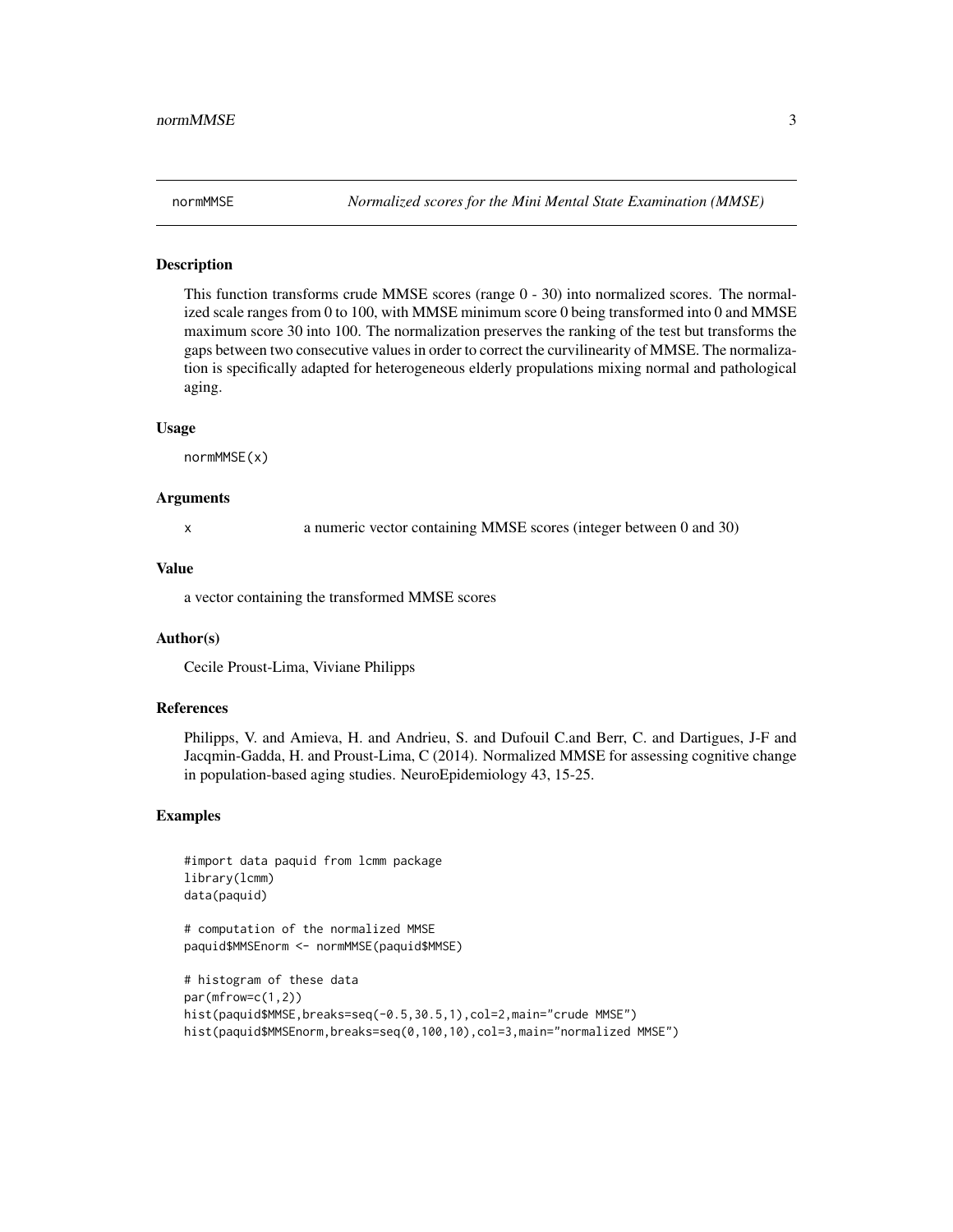<span id="page-3-1"></span><span id="page-3-0"></span>

#### Description

This function plots the predicted trajectories obtained with predMMSE function.

#### Usage

```
## S3 method for class 'predMMSE'
plot(x, legend.loc = "topright", legend, add = FALSE, ...)
```
#### Arguments

| $\boldsymbol{\mathsf{x}}$ | a predMMSE object                                                                                                                                                                                                             |
|---------------------------|-------------------------------------------------------------------------------------------------------------------------------------------------------------------------------------------------------------------------------|
| legend.loc                | keyword for the position of the legend from the list "bottomright", "bottom",<br>"bottomleft", "left", "topleft", "top", "topright", "right" and "center". By default,<br>the legend is located in the top right of the plot. |
| legend                    | character or expression to appear in the legend. If no legend should be added,<br>legend should be NULL.                                                                                                                      |
| add                       | optional logical indicating if the curves should be added to an existing plot<br>(add=TRUE) or if a new plot should be created (add=FALSE). By default, add<br>is FALSE.                                                      |
| $\ddotsc$                 | other parameters to be passed through to plotting functions or to legend                                                                                                                                                      |

#### Author(s)

Cecile Proust-Lima, Viviane Philipps

#### See Also

[predictMMSE](#page-4-1),[normMMSE](#page-2-1)

#### Examples

#import data paquid from lcmm package library(lcmm) data(paquid)

#normalization of MMSE scores paquid\$MMSEnorm <- normMMSE(paquid\$MMSE)

#estimation of a linear mixed model on the normalized data m <- hlme(MMSEnorm~I(age-65)\*CEP, random=~I(age-65), subject="ID", data=paquid)

```
#prediction of MMSE scores in the 0-30 scale
pred <- predictMMSE(m,VarTime="age",Timelim=c(65,85),nTime=30,
```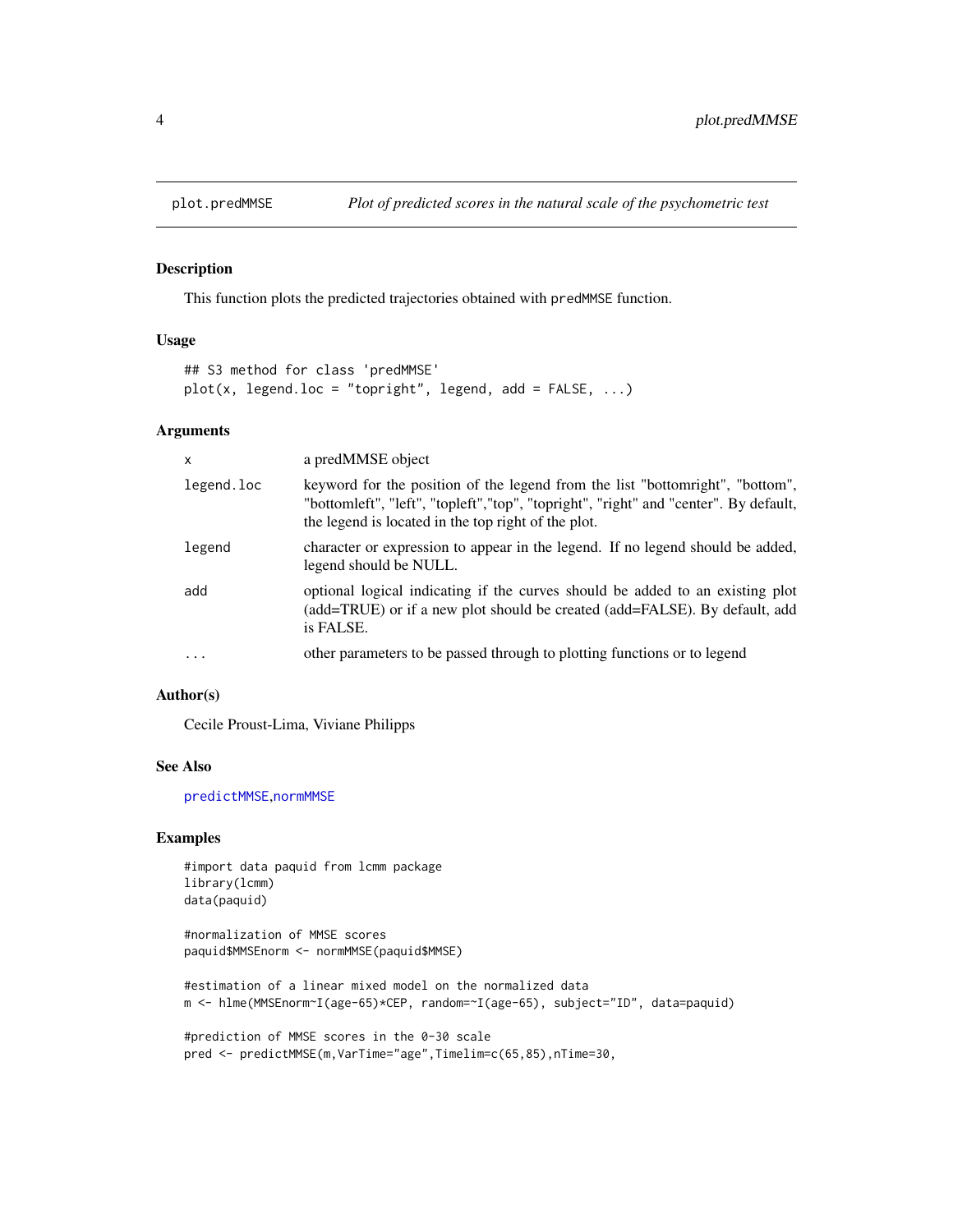#### <span id="page-4-0"></span>predictMMSE 5

Xprofile=c(CEP=1),methInteg='MC',nsim=200,draws=FALSE)

#plot of the predictions plot(pred)

<span id="page-4-1"></span>predictMMSE *Prediction of MMSE scores in their natural scale.*

#### Description

From the estimates of a linear mixed model applied on normalized MMSE scores, the function computes the predicted values of MMSE in its natural 0-30 scale. The function also provides 95% confidence intervals computed by a Monte Carlo method.

#### Usage

predictMMSE(model, VarTime, Timelim, nTime, Xprofile, methInteg = "GH",  $nsim = 20$ , draws = FALSE,  $ndraws = 2000$ )

#### Arguments

| model     | a hlme object representing a latent class linear mixed model                                                                                                                                                                                                                                                                                                                                                                    |
|-----------|---------------------------------------------------------------------------------------------------------------------------------------------------------------------------------------------------------------------------------------------------------------------------------------------------------------------------------------------------------------------------------------------------------------------------------|
| VarTime   | a character string containing the name of the time variable in the model                                                                                                                                                                                                                                                                                                                                                        |
| Timelim   | a numeric vector indicating the time limits of the prediction                                                                                                                                                                                                                                                                                                                                                                   |
| nTime     | an integer indicating the number of prediction times                                                                                                                                                                                                                                                                                                                                                                            |
| Xprofile  | a named vector containing the values of the model's covariate                                                                                                                                                                                                                                                                                                                                                                   |
| methInteg | integration method used to compute the numerical integration. If 0 or 'GH'<br>(the default) a Gauss-Hermite numerical approximation is employed. Value 1 or<br>'MC' specifies a Monte Carlo method.                                                                                                                                                                                                                             |
| nsim      | number of integration points used for the integration method specified in argu-<br>ment methInteg                                                                                                                                                                                                                                                                                                                               |
| draws     | optional logical indicating if 95% confidence intervals of the predictions should<br>be calculated. If TRUE, the posterior distribution of the predicted values is<br>approximated by a Monte Carlo method. The predicted value is given by the<br>median value, and the confidence interval is given by the 2.5% and 97.5% per-<br>centiles of this distribution. If FALSE (the default), a point prediction is pro-<br>vided. |
| ndraws    | optional integer indicating the number of draws in the Monte Carlo approxima-<br>tion if draws=TRUE.                                                                                                                                                                                                                                                                                                                            |

#### Value

a predMMSE object consisting in a matrix containing the prediction time, the predicted values and, if draws=TRUE, the lower and upper limits of the confidence interval.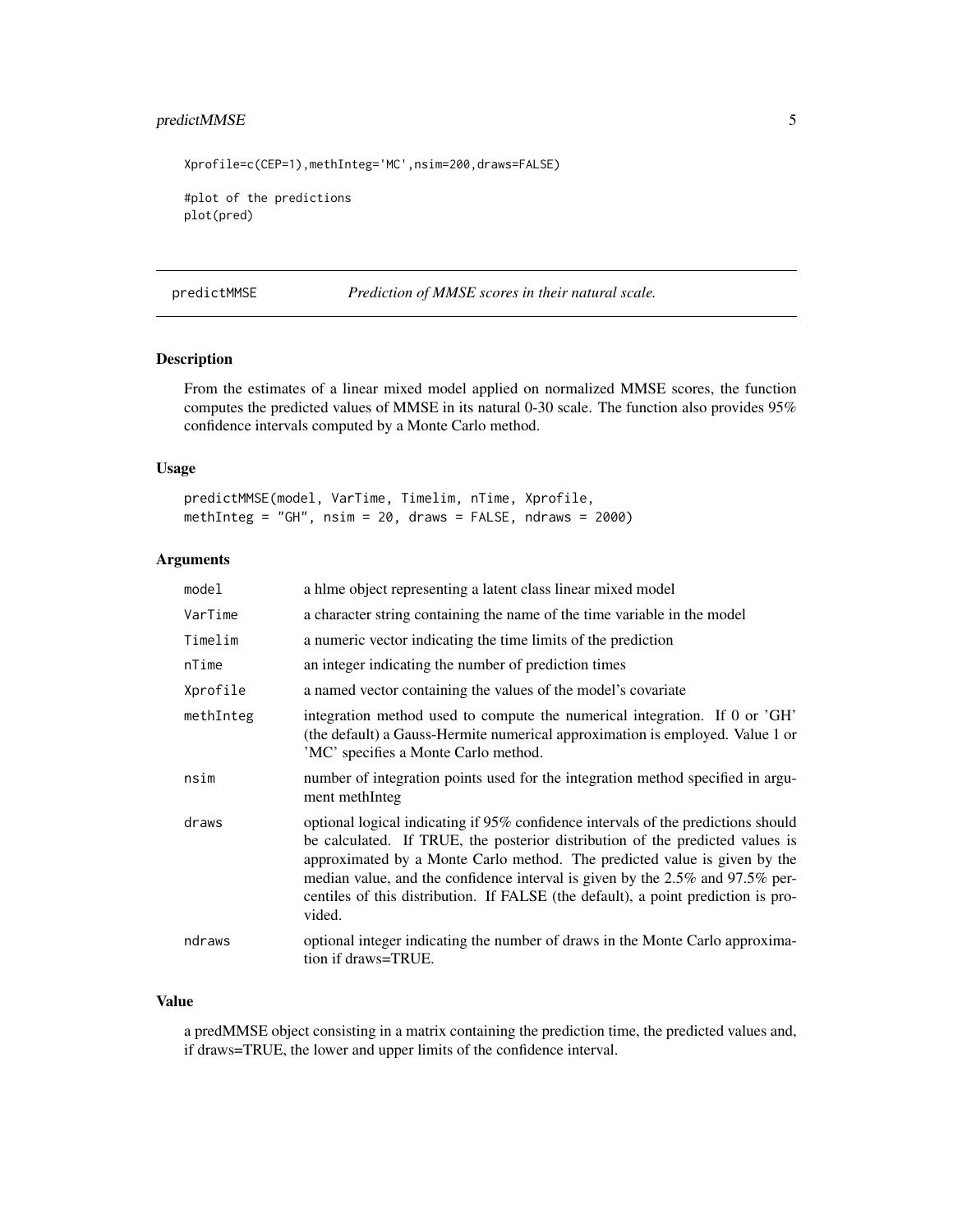#### <span id="page-5-0"></span>Author(s)

Cecile Proust-Lima, Viviane Philipps

#### See Also

[plot.predMMSE](#page-3-1),[normMMSE](#page-2-1)

#### Examples

#import data paquid from lcmm package library(lcmm) data(paquid)

# computation of the normalized MMSE paquid\$MMSEnorm <- normMMSE(paquid\$MMSE)

# estimation of a model on the normalized MMSE scores m <- hlme(MMSEnorm~I(age-65)\*CEP, random=~I(age-65), subject="ID", data=paquid)

# prediction from the model in the natural scale of MMSE predictMMSE(m,VarTime="age",Timelim=c(65,85),nTime=30, Xprofile=c(CEP=1),methInteg='MC',nsim=200,draws=FALSE)